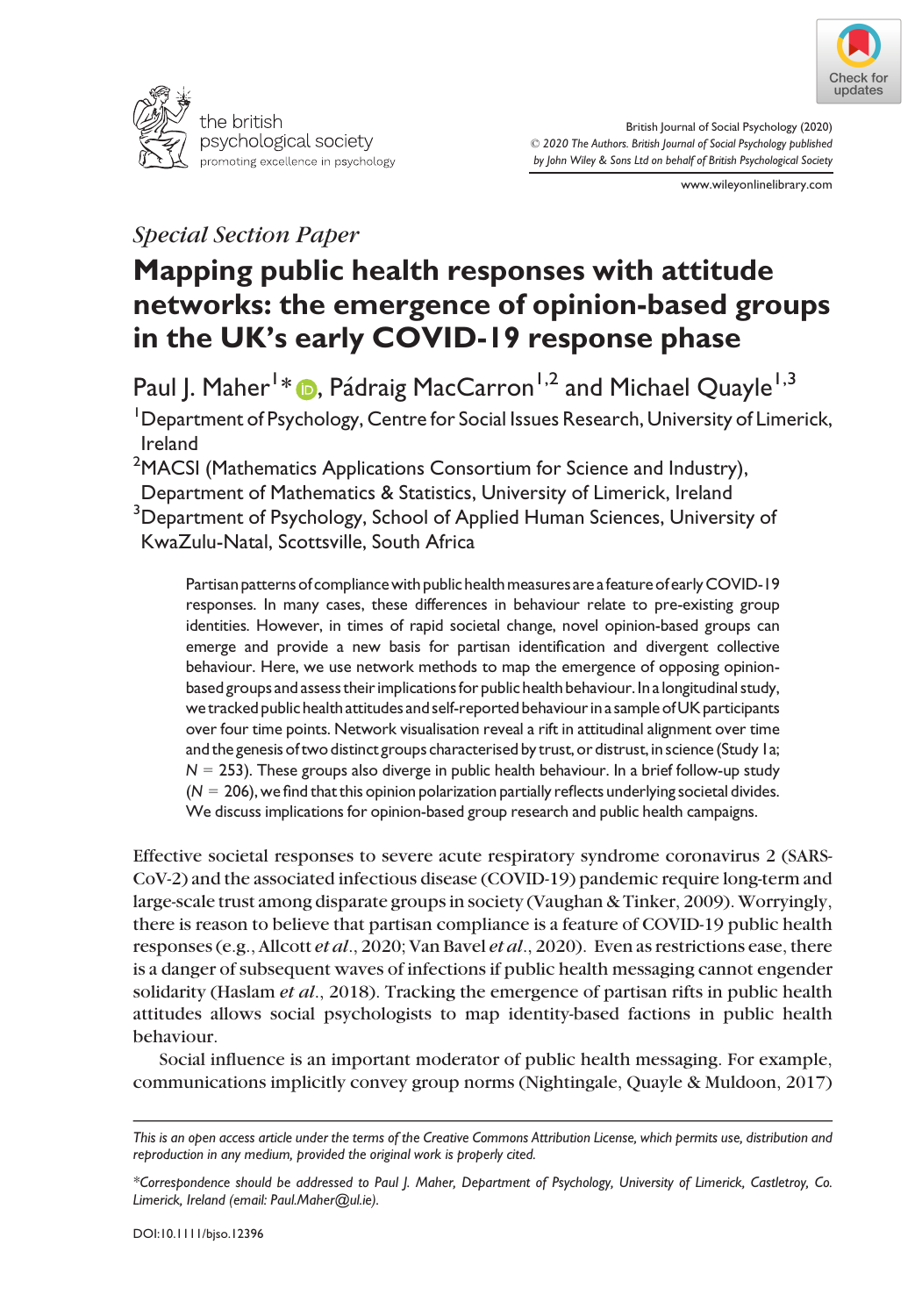and this can lead to misperceived health risks (Berkowitz, 2004) and divergent health behaviour (Jetten et al., 2014). In the United States, attitudes and behavioural responses towards COVID-19 rapidly diverged on political party lines (Wise et al., 2020), with democrats more likely than republicans to report vigilant handwashing and the avoidance of large crowds (YouGov, 2020). Indeed, there is evidence suggest a partisan rifts in health behavior, even after controlling for alternative explanations (Allcott et al, 2020; Gollwitzer *et al.*  $2020$ <sup>1</sup>.

Partisan divisions in health attitudes and behaviours are detectable in the United States as they fall relatively cleanly along political divides. However, as previously seen during the Brexit debate in the United Kingdom, new 'opinion-based groups' (McGarty, Bliuc, Thomas, & Bongiorno, 2009) can emerge from social processes without clear relations to prior groups or socio-political structures. Even in the US, the presence of ideological structure among public attitudes is often overemphasised (Converse, 1964). Therefore, it is important to be able to track the dynamic emergence of any partisan rifts in public health attitudes without using preconceived categories or retrospective inference. For clarity, we describe these emergent opinion-based structures as factional to emphasize that they offer a new basis for identity alignment, as opposed to *partisan* structures that align with pre-existing socio-political identities. In this paper, we track public health attitudes in a sample of UK participants during the early stages of the COVID-19 pandemic. Using a novel network-based method, we explore whether opposing attitude-based clusters emerge over time and investigate whether factional attitude alignment becomes a basis for divergence in public health behaviour.

#### Opinion-based groups

Attitudinal overlap can be the basis for perceived similarity and social group formation (Macy, Deri, Ruch, & Tong, 2019), as observed in opinion-based groups (Bliuc et al., 2015). Opinion-based groups are groups formed around shared opinions. Importantly, these groups can form rapidly through online interaction (Garcia, Galaz, & Daume, 2019) and foster forms of identification that transgress more categorical group boundaries. Here, a single topic can become a nexus for social identification (Bliuc et al., 2007) and intergroup conflict (Bliuc et al, 2015). For example, climate change 'sceptics' and 'believers' have distinct social identities based around global warming attitudes (Bliuc et al., 2015). A further defining feature of groups formed around shared attitudes is the ease with which they facilitate the coordination of behaviour.

Shared attitudes are a basis for collective identity and agency (McGarty, et al., 2009), since once you know what you stand for it is easy to agree on how to act. Consensus on health-related attitudes can influence health behaviour (Montoya-Williams & Fuentes-Afflick, 2019) and facilitate coordinated online activity (Garcia *et al.*, 2019). For example, Garcia *et al.* (2019) tracked the rapid formation of an online community of Twitter users connected through their disapproval of non-meat diets. In anticipation of an upcoming Lancet report highlighting the science behind healthy and sustainable eating, the community coordinated the proliferation of #yes2meat as a means to effectively dominate coverage of the launch on Twitter. Indeed, many forms of health communication are susceptible to misinformation and partisan persuasion (Broniatowski et al., 2018). We already see motivated partisan persuasion by disparate groups in the COVID-19 pandemic

<sup>&</sup>lt;sup>1</sup> Please note, these papers are pre-prints and have not been peer-reviewed.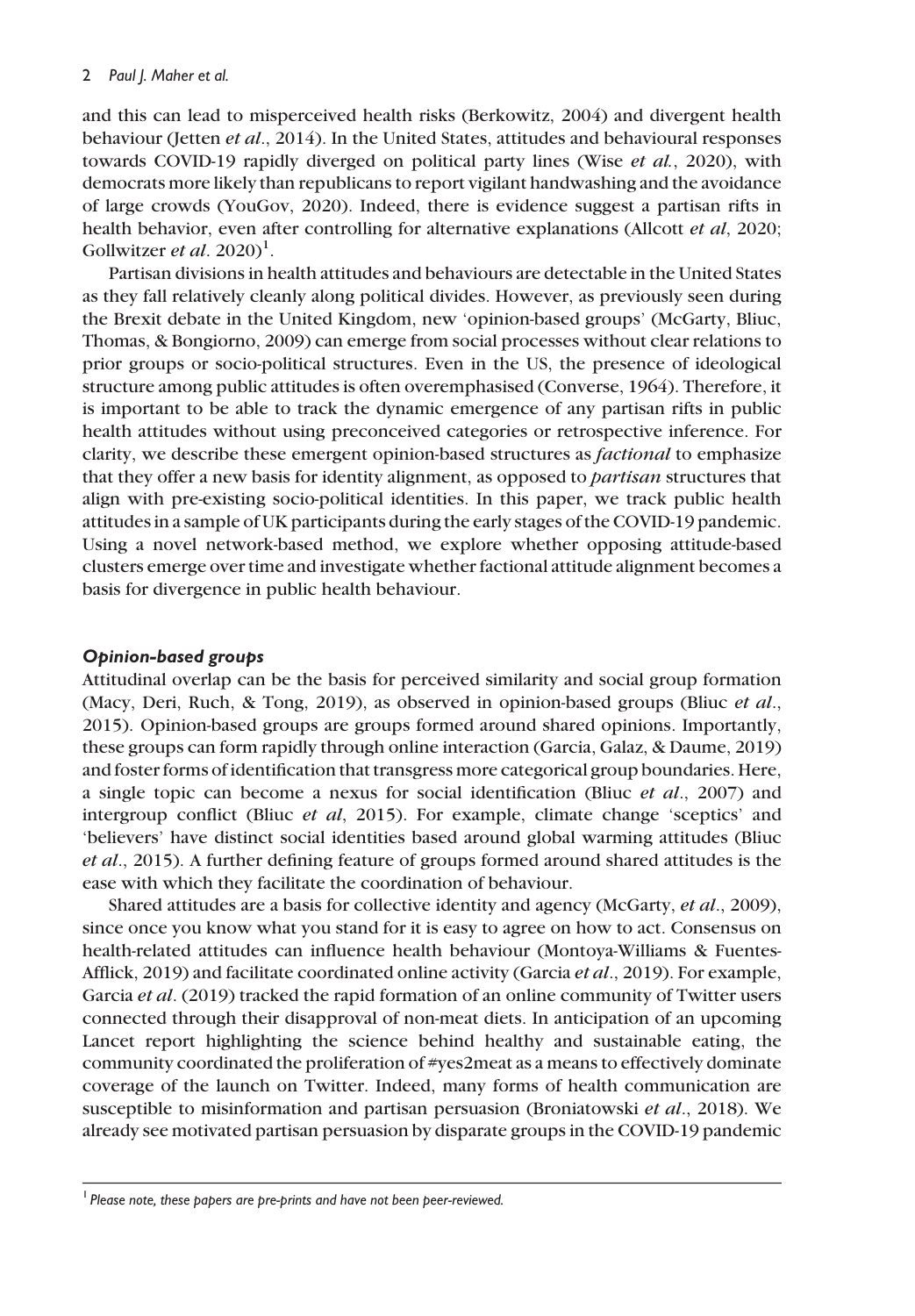(e.g., protests against lockdown), and this can undermine the solidarity required for public health compliance.

#### Polarization and attitude networks

In times of social crises, attitudes rapidly coordinate and polarize (Smith et al., 2019) as people seek clarity from leaders and similar others (Kruglanski et al., 2006; Mueller, 1970). Thus, during the Brexit process, previously innocuous opinions like one's view of the EU became a catalyst for long-term realignments in British politics (Hobolt, Leeper, & Tilley, 2020). Similarly, economic and political attitudes polarized in the wake of the Great Recession (McCarty, Poole, & Rosenthal, 2016) and the election of Donald Trump (Maher, Igou, & Van Tilburg, 2018). This attitude polarization may build upon pre-existing rifts (e.g., political divides) but it is often not reducible to political or demographic categorizations (McGarty, et al., 2009). COVID-19 has spurred societal change at an alarming rate, and this too will shift the structure of attitudes in society.

Network methods reveal how even small changes can lead to rapid shifts in otherwise stable attitudinal relationships (Dalege *et al.*, 2016). Assessing the connection between attitudes in a network helps explain the central role of identity in coordinating beliefs and behaviour (Brandt, Sibley, & Osborne, 2019). Importantly, attitudes propagate through group structures (Jost, Ledgerwood, & Hardin, 2008) and can quickly coordinate into factional alignment. We propose that networks of attitude agreement simultaneously produce symbolic structures and group structures that bind people together (MacCarron et al., 2020; Quayle, 2020) and that social crises (e.g., pandemics) accelerate this process. In two complimentary studies, we investigate (i) the emergence of factional alignment in health attitudes during the early phase of the COVID-19 pandemic, (ii) consequences for maintaining public health behaviour, and (iii) the contribution of pre-existing social categories.

#### Study 1a

In the United Kingdom, public trust in health officials is high and typically not a partisan issue (Wellcome Global Monitor, 2018). However, in times of crisis, novel attitude coordination can occur as people seek clarity and certainty (e.g., Mueller, 1970). This study aims to (i) investigate whether emerging factions can be detected in public health attitude coordination and (ii) assess how this corresponds to public health behaviour.

#### **Methods**

#### Participants

Based on a preliminary network analysis of representative UK data with the same items (Wellcome Global Monitor, 2018), we estimated that at least 200 participants would be required to visualize opinion-based groups. To accommodate longitudinal attrition, we aimed for 300 participants at Time 1 (T1). Participation was restricted to UK residents recruited online through Prolific Academic (Prolific.ac) and paid £0.75 per time point.

We planned three waves of data collection to coincide with significant events in the UK Government response to COVID-19. We collected T1 data on 9 March, three days after the first reported fatality in the United Kingdom. We excluded three participants for failing an attention check, leaving 297 (239 women;  $M_{\text{age}} = 34.73$ ,  $SD = 11.16$ ). We collected Time 2 (T2) data from the same participants a week later (16 March;  $N = 286$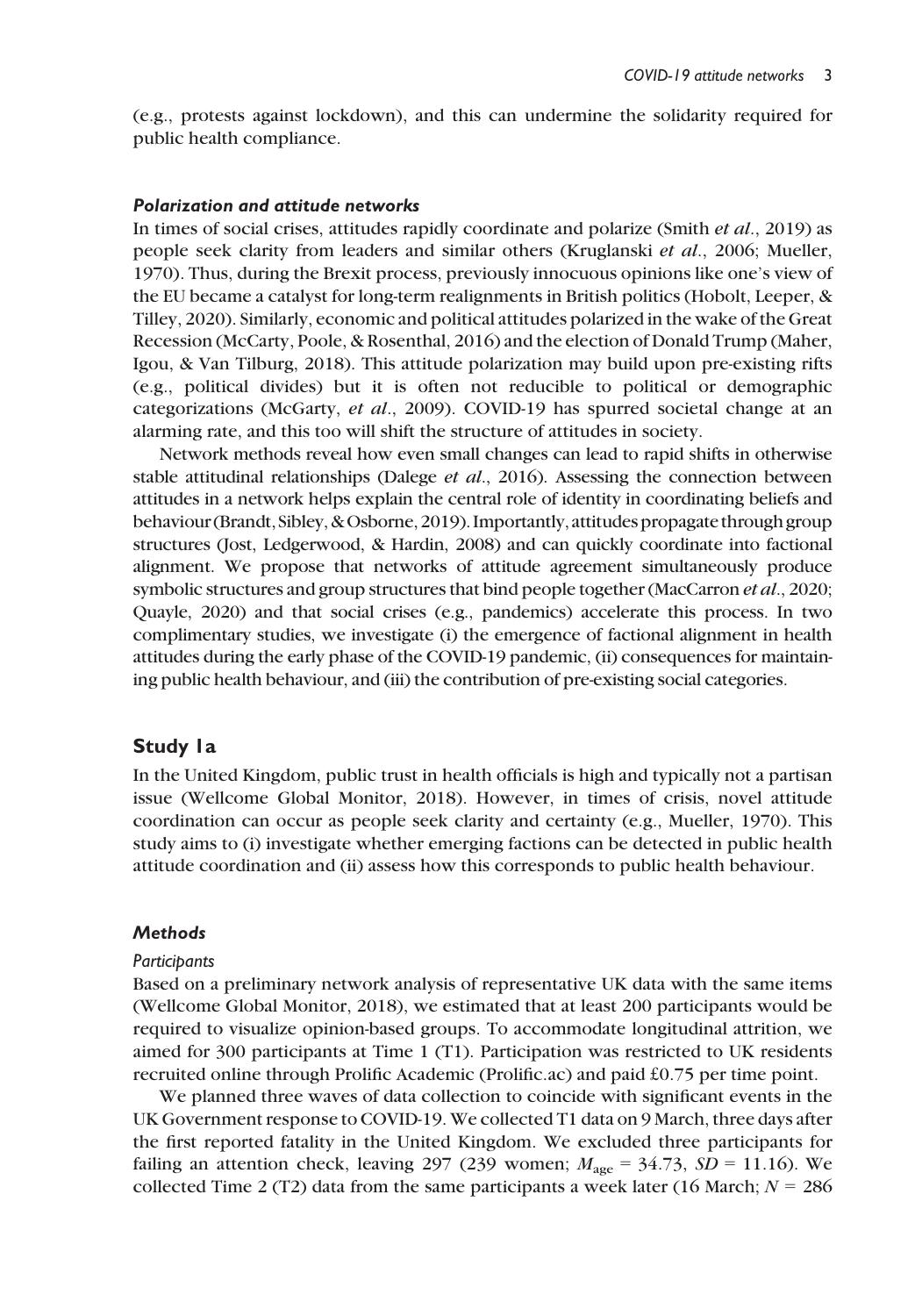#### 4 Paul J. Maher et al.

participants), three days after UK risk level was raised to high. We removed five for failing an attention check and nine others could not be matched to T1. This left 272 (215 women;  $M<sub>age</sub> = 34.80, SD = 11.21$ .

Time 3 (T3) data were collected a week later (23 March), three days after the closure of non-essential business and the ban on 'non-essential' travel in the United Kingdom  $(N = 253)$ . Two participants were removed for failing attention checks and a further 16 could not be matched to both T1 and T2. This left a final sample of 235 (184 women;  $M_{\text{age}} = 35.60, SD = 11.41$ ) participants for analysis across all three time points.

#### Materials and procedure

Online supplementary materials contain all items answered by participants [\(https://osf.](https://osf.io/a9hdn/?view_only=ee44ced8b3ed4ca0824f0150f60b60b4) io/a9hdn/?view\_only=[ee44ced8b3ed4ca0824f0150f60b60b4](https://osf.io/a9hdn/?view_only=ee44ced8b3ed4ca0824f0150f60b60b4)). We measured public health attitudes with 11 items from the Wellcome Trust health survey (Wellcome Trust Global Monitor, 2019). These assessed participants' trust in: science, scientists, the government, doctors, journalists, charity workers, traditional healers, community, and vaccines.

We measured compliance with public health advice with three items relating to physical distancing and handwashing which formed one compliance scale (T1  $\alpha$  = .70; T2  $\alpha = .74$ ; T<sub>3</sub>  $\alpha = .73$ <sup>2</sup>.<br>Finally three items

Finally, three items assessed epistemic clarity. We asked participants how well they understood COVID-19 precautions, how much they made sense and how meaningful they were (T1  $\alpha$  = .79; T2  $\alpha$  = .76; T3  $\alpha$  = .75). Participants responded using 7-point scales  $(1 = not at all; 7 = a great deal).$ 

#### Results

#### Analytical approach

First, a bipartite graph (i.e., network) of public health attitudes was constructed for each survey time point. This is a graph with two types of nodes, where edges can only connect nodes of different types. The bipartite graph can be projected either to show how people are linked by shared attitudes or attitudes are linked by the people who share them. In Figure 1, we show the participant projection at the three different time points. Here, a link represents the proportion of attitudes shared by two participants. In time  $3$ , we observe two clusters that are linked by a total of four edges (see supplementary materials for further details).

A similar method is used for the attitude projection in Figure 2. Here, the edges represent the number of people sharing these attitudes. If the edge is blue, most participants align on these attitudes, if red there is mostly disagreement. For example, many participants who trust doctors distrust government and vice versa. Please see online supplementary materials for more details.

#### Group genesis

Figures 1 and 2 reflect a specific form of consensus-based polarization, not evident in conventional mean-based comparisons. K-means clustering confirms the two distinct

 $2$  The study survey also included other measures that were unrelated to the current studies aims. Two behavioural measures were no longer relevant after lockdown was announced. These are included in supplementary materials.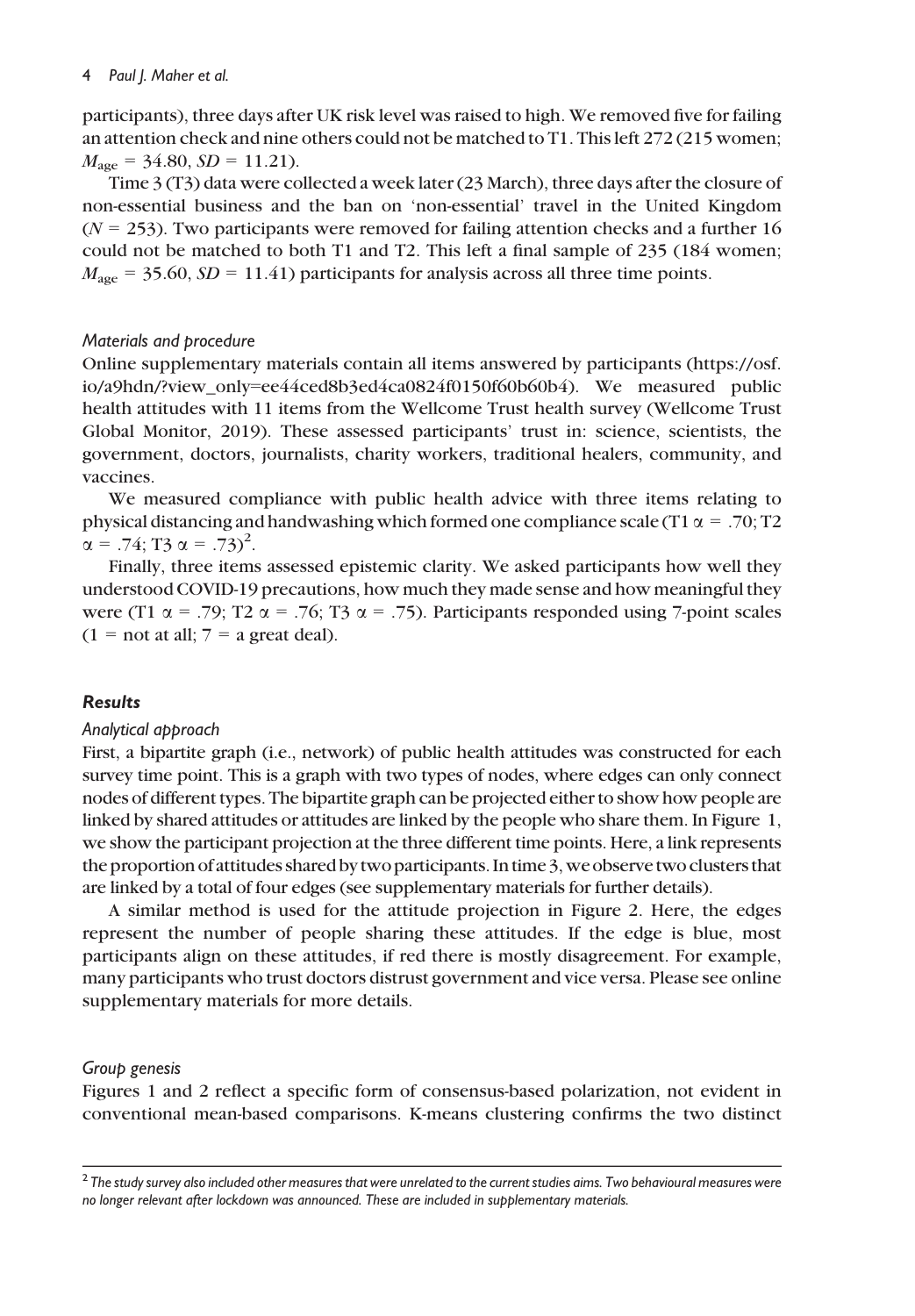

Figure 1. The participant projection of the survey at each time point. Blue edges represent two participants who agree on many attitudes. Yellow nodes at T3 represent the sceptics cluster.

groups evident in attitude networks at T3, and a chi-square independence test confirmed the correspondence of these groupings with those identifiable in the figures above,  $\mathbb{X}^2(1)$  $= 186.31$ , p  $\leq$  .001. There is a larger cluster of white nodes (the science-trusting cluster;  $N = 141$ ) and a smaller cluster of yellow nodes (the science-sceptic cluster;  $N = 87$ ) at T3. These emerged as consensus built within distinct groupings and differences built between them. Over time, the number of people combining positive attitudes towards science with positive attitudes towards government and charity becomes smaller (evidenced by the reduction in edges across these components).

We verified the clustering evident above by assessing individual-level attitude change between participants in each cluster in a repeated measures MANOVA with time varying within-subjects, clusters between-subjects, and attitudes towards doctors, science, scientists, and vaccines as multiple DVs. We found a significant multivariate effect of time (F[12, 206] = 3.08,  $p < .001$ ,  $\eta^2 = .15$ ,  $\Lambda = .85$ ), cluster (F[6, 212] = 71.08,  $p < .001$ ,  $\eta^2 = .67$ ,  $\Lambda = .33$ ) and a time x cluster interaction (F[12, 206] = 7.55,  $p < .001$ ,  $p^2 = .30$ ,  $\Lambda = .69$ ). Specifically, attitudes towards scientists and doctors differed significantly across time, with trust in scientists growing from T1 ( $M = 2.87$ ,  $SD = 1.01$ ), to T2 (M = 2.95, SD = 1.01) to T3 (M = 3.12, SD = 1.00),  $F(2, 434) = 3.49$ , p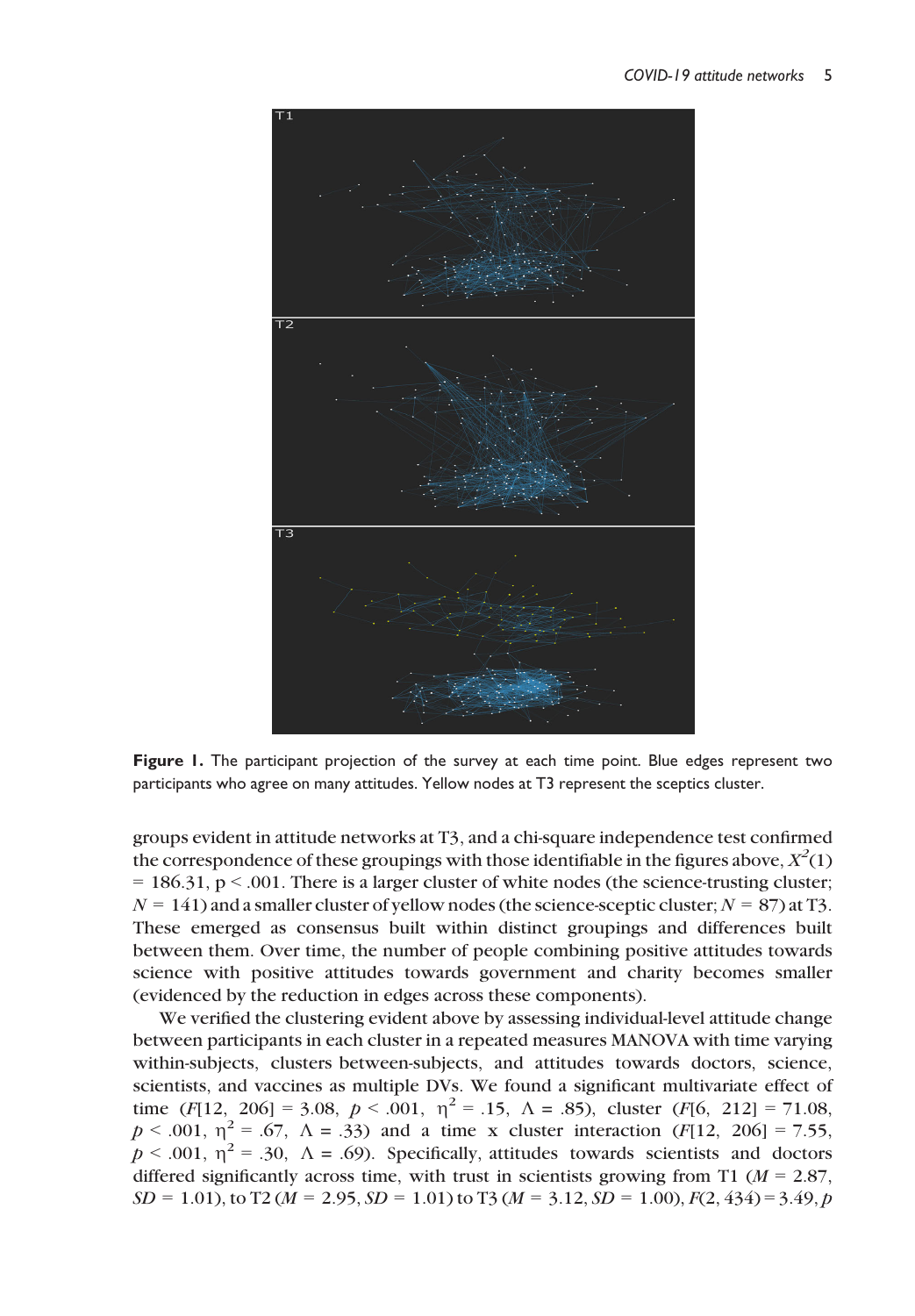

Figure 2. The attitude projection at each time point. Blue edges represent agreement and red disagreement. The weight of an edge corresponds to the number of participants sharing similar response to those items. In T3, there are no strong blue edges connecting the lower and upper clusters.

 $= .031, \eta$  2 = .02 and trust in doctors growing from T1 ( $M = 3.28, SD = 1.00$ ), to T2 ( $M = 1.00$ ) 3.39,  $SD = .92$ ), to T3 ( $M = 3.49$ ,  $SD = .88$ ),  $F(2, 434) = 4.92$ ,  $p = .008$ ,  $\eta = 0.02$ .

However, these averages mask the time x cluster interaction, and univariate analysis reveals this is predominantly driven by a divergence in attitudes towards science,  $F(2)$ ,  $434$ ) = 23.95,  $p < .001$ ,  $\eta^2$  = .10 and scientists,  $F(2, 434)$  = 21.50,  $p < .001$ ,  $\eta^2$  = .09. Trust in science progressively decreased among those in the smaller cluster and increased among those in the larger cluster (see Figure 3). Hence, we refer to these clusters as science-trusters and science-sceptics, although we note that the network approach reveals attitudinal combinations not evident from analysing these variables independently. Importantly, this system-level polarization would not have been evident without the network visualisation.

#### Behavioural compliance and epistemic clarity

We investigated whether these T3 clusters reflect opinion-based groups by assessing differences in behaviour compliance and epistemic clarity at T3. Participants in the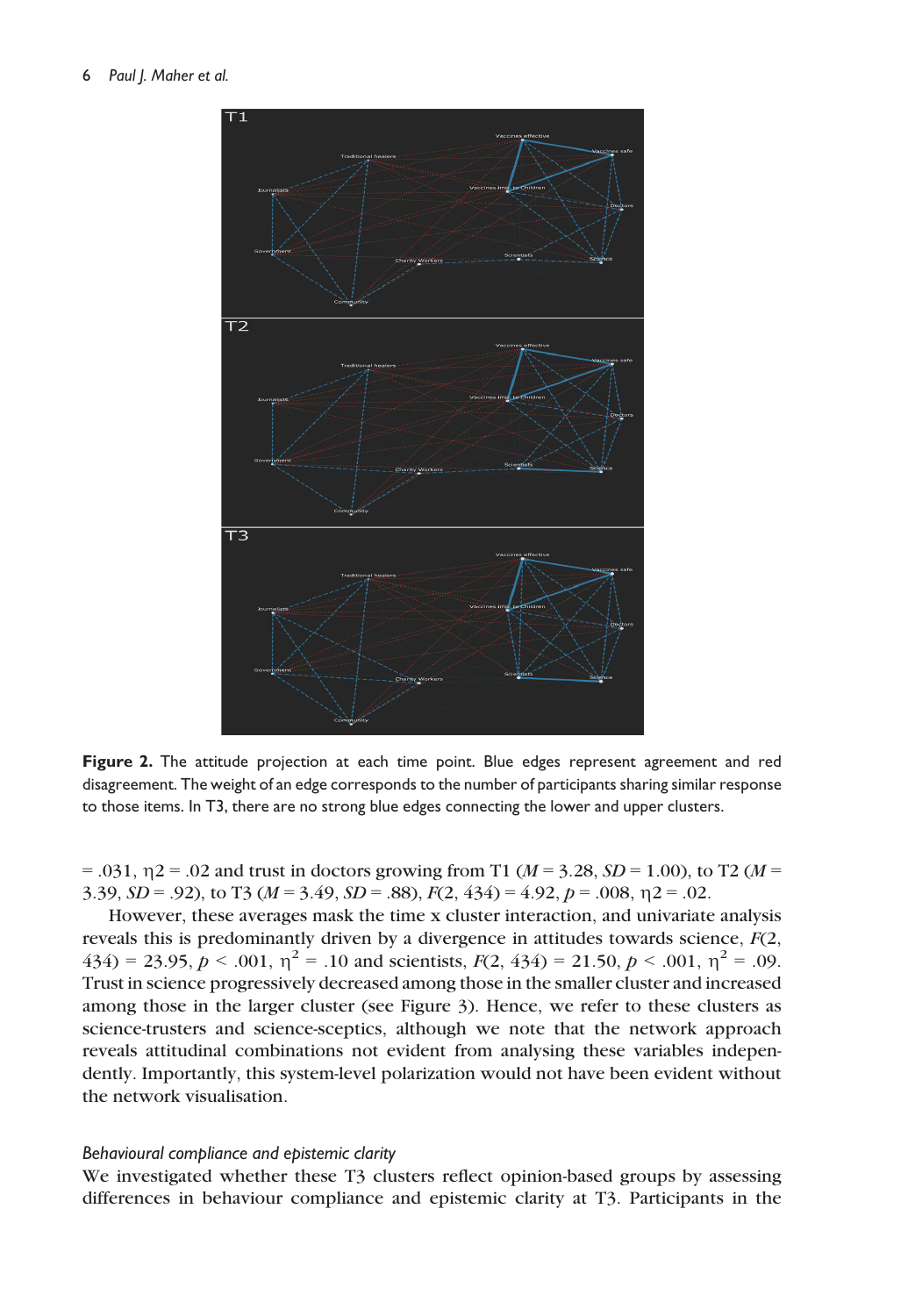science-sceptic cluster reported significantly lower behavioural compliance at T3  $(M = 5.28, SD = 1.46)$  compared to those in the science-truster cluster  $(M = 5.70,$  $SD = 1.21$ ,  $F(1,226) = 5.50$ ,  $p = .020$ ,  $\eta^2 = .024$ , 90% CI [0.002, 0.065] and significantly lower epistemic clarity ( $M = 6.44$ ,  $SD = 0.74$ ) than the more trusting group ( $M = 6.68$ ,  $SD = 0.72$ ),  $F(1,226) = 5.94$ ,  $p = .016$ ,  $\eta^2 = .026$ , 90% CI [0.003, 0.068]. Overall, attitude-network analysis has enabled us to identify novel groups, for which public health messaging appears to have divergent effects.

## Study 1b

Study 1b explores whether the factional attitude alignment in Study 1a builds upon existing social divides and whether the attitudinal clusters we identify reveal something that was less evident from other means of Categorisation.

## **Methods**

### **Particibants**

We followed up Study 1a participants at a  $4<sup>th</sup>$  time point (T4) on April 6<sup>th</sup>, two weeks after T3 participation. Altogether, 261 participants took part, three failed attention checks and a further 41 could not be matched to participants who took part in all three previous time points. This left us with a total sample of 217 (171 women;  $M_{\text{age}} = 36.06$ ,  $SD = 11.52$ ).

### **Measures**

We assessed a range of political and socio-economic demographic variables.

Political measures. We measured how people voted in the 2016 Brexit referendum, as well as their views on Brexit on a 1-7 scale (1 = strong remain;  $7 =$  strong leave). We also assessed political orientation (1 = left wing; 7 = right wing) and 2016 general election vote.



Figure 3. Mean levels of trust in science ( $1 =$  not at all;  $4 =$  a lot) within each opinion-based group across all time points. Error bars represent 95% confidence intervals.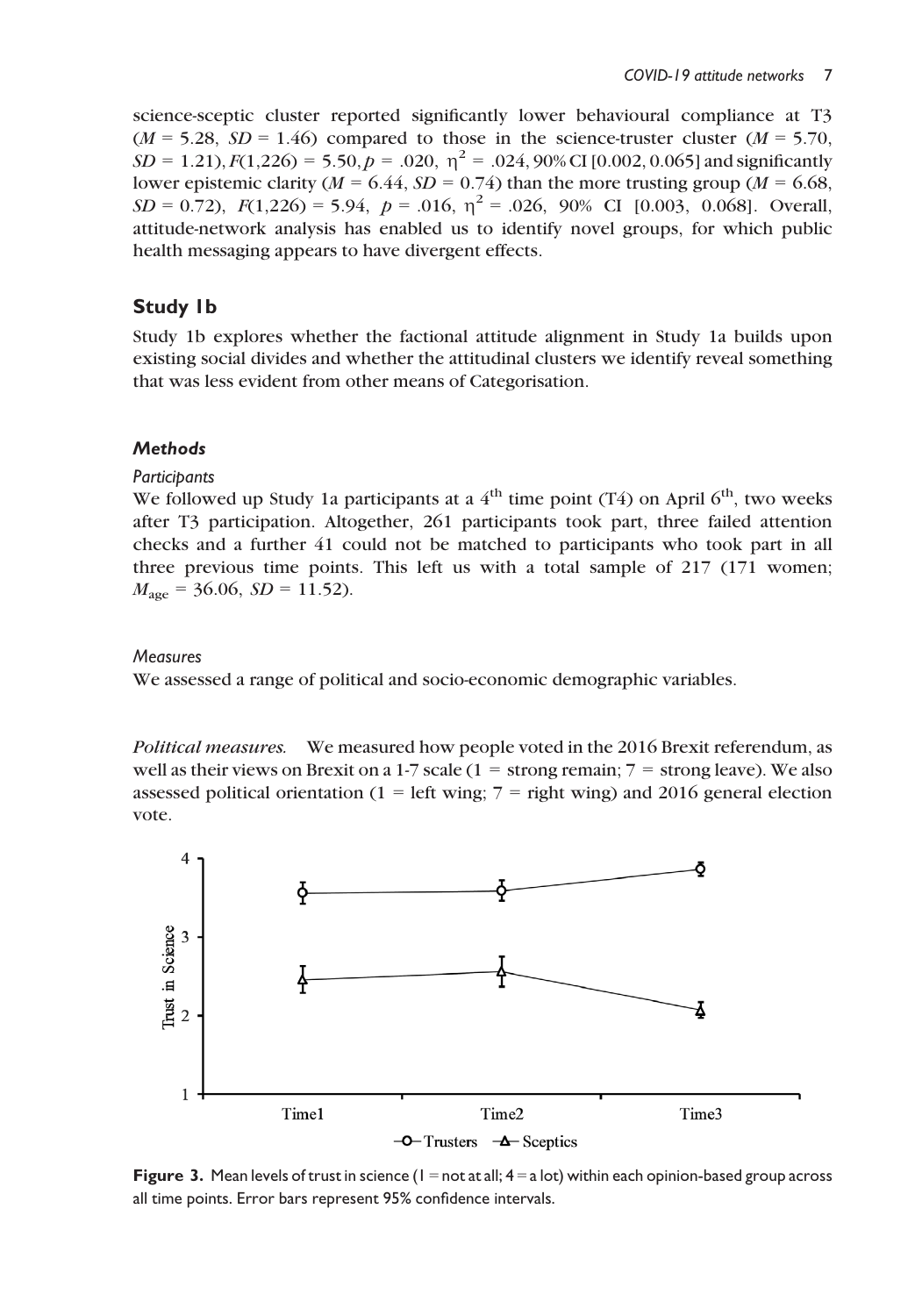Socio-economic measures. We measured annual income level  $(1 =$  less than £10,400;  $7 =$  more than £104,000), educational level (1 = primary education;  $7 =$  doctoral degree), area of residence (urban v rural v suburban), and perceived social status (Adler et al., 2000).

#### Results

#### Group genesis

We assessed how people in attitude-based clusters established at Study 1a differed in Brexit views, income, education, political orientation, and perceived social status. Clusters differed significantly in these five measures (see Table 1). Participants in the science-sceptic cluster favoured leave over remain, reported a lower average income, lower average levels of education, and lower perceived social status. Chi-square independence analyses tested associations between cluster and Brexit, general election 2019 vote, or residential area. Only Brexit vote was significantly related,  $X^2$  (2) = 7.12,  $p = .029$ . Although there was a higher than expected portion of leave voters in the sceptics cluster ( $n = 30$ ; from 81), there was also a substantial number in the sciencetruster cluster ( $n = 27$ ; from 129). Furthermore, there were a number of non-voters in the sample ( $n = 39$ ). Neither general election vote ( $p = .088$ ) nor residential area ( $p = .237$ ) was significantly related to attitude clusters.

We assessed the contribution of each of these demographic factors in a multiple binary logistic regression. Specifically, we examined whether the probability of a participant belonging to either attitude-based cluster was related to income, Brexit view, education, political orientation, or perceived SES. The model significantly predicted group assignment,  $X^2$  (4) = 21.78,  $p < .001$ , with 67.6% of cases accurately classified. Brexit view was a marginally significant predictor,  $B = .164$ ,  $SE = .086$ ,  $p = .057$ ,  $OR = 1.18$ , 95% CI [ 0.99,1.40] and the other variables had a non-significant unique effect.

#### Health behaviour

There were no significant correlations between levels of behavioural compliance at T3 and Brexit view  $(r = -.046, p = .501)$ , education levels  $(r = .013, p = .849)$ , income levels ( $r = .041$ ,  $p = .755$ ), or perceived social status ( $r = .074$ ,  $p = .275$ ).

Overall, this analysis suggests that these emerging attitude-based factions relate to existing rifts in society, both political and socio-economic. However, these groups cannot be reduced to any one category while still capturing divides in COVID-19 behaviour.

Perceived Status 5.47 (1.46) 5.04 (1.39) 4.48 .021 .035 Education level 4.50 (1.24) 3.90 (1.25) 11.39 .052 .001 Brexit view ( $1 =$  remain;  $7 =$  leave) 2.51 (1.90) 3.44 (2.21) 10.47 .048 .001 Political orientation ( $l = left$ ;  $7 = right$ ) 3.14 (1.39) 3.57 (1.33) 4.92 .023 .028

|              | Trusters   | Sceptics    |      |      |      |
|--------------|------------|-------------|------|------|------|
|              |            | Means (SDs) |      |      |      |
| Income level | 4.13(1.62) | 3.50(1.52)  | 7.99 | .037 | .005 |

Table 1. Differing demographics and political views across attitude-based clusters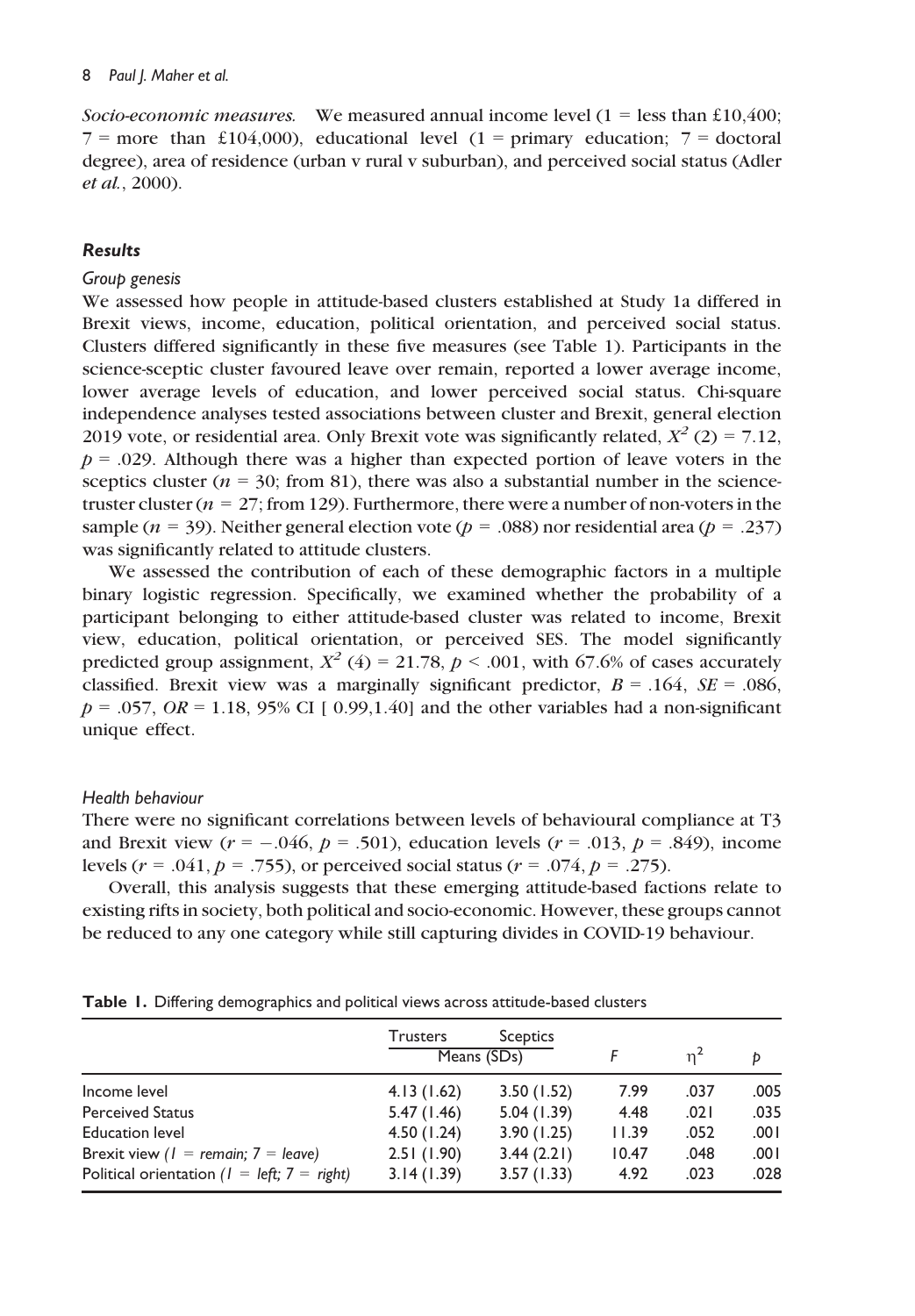## **Discussion**

A bipartite network visualisation revealed factional attitudinal alignment emerging over time among UK participants sampled over a crucial 3-week period of the COVID-19 pandemic. This method provides a straightforward and theoretically informed way to conceptualize and inductively identify opinion-based groups. These distinct attitudebased factions differed in behavioural compliance, suggesting that trust in science and health officials is a core basis for emerging COVID-19 opinion-based groups.

The observed factions partially reflect underlying societal divides, such as income and educational disparities. However, these do not explain discrepancies in health behaviour. Instead, we observed a rapid emergence of factional consensus that did not obviously correspond to pre-existing identity frameworks. Similar identity dynamics emerged around the 'Brexit' referendum, when opinion-based groups rapidly coalesced across party lines, disrupting a relatively stable political system (Hobolt, Leeper, & Tilley, 2020). In contrast, other countries have seen health beliefs and behaviour coalesce along preexisting partisan lines (e.g., Allcott et al., 2020).

Practically, our results suggest directions for tailoring public health messages to maximize behavioural adherence (Hunecke, et al., 2010) and avoid factional divergence. Our analysis reveals an emerging basis for partisanship organized around trust or distrust of scientists and doctors. Using bipartite attitude alignment to identity distinct clusters, we observe factional differences in behavioural compliance and clarity around the reasons for restriction. In other words, an identifiable group of people are not getting (or accepting) the message. We expect that the increasingly polarized opinion ecosystem makes it more likely that factions will respond differently to health messaging.

Our visualisation of the evolution of factions suggests that stakeholders should focus somewhat on rebuilding understanding of science, including the notion that scientists will often be wrong before they are right and that disagreements are a natural part of the scientific process. Thismay be especially important in the future when vaccine uptake may be a crucial factor in defeating the virus. In general, (at the time of data collection) people in the United Kingdom trusted their communities and trusted vaccines. Future research may explore the effectiveness of messages that emphasize how scientists are members of our community and how vaccine development helps them to protect our communities.

Importantly, although our T3 networks demonstrate schism, our T1 networks show a strong overlap in public health attitudes. We note that these processes are dynamic and our strongest practical recommendation is for opinion networks to be tracked over time before, during, and after health behaviour campaigns to assess the possible emergence of opinion-based groups that may undermine messaging or require different strategies.

Theoretically, we wish to make three points. First, shared attitudes are building blocks of identity (Quayle, 2020). Even attitudes about public health can quickly coalesce into opinionbased factions. These rapidly emerging coalitions can become the basis for new emergent partisan identities. Previous research suggests that identities can develop when people are motivated to communicate their attitudes towards social change, because they encounter a situation that contradicts their view of how the world should be (Smith, Thomas & McGarty, 2015). In the present study, it is easy to imagine how the rifts that opened in the public health opinion space in the early weeks of the COVID-19 crisis might be co-opted by politicians, the media,orotheragentsinserviceof theiridentityentrepreneurshipandpoliticalambitionsin the months and years to come (Reicher, Haslam, & Hopkins, 2005).

Second, the coordination of opinions can become a basis for the coordination of action (McGarty et al., 2009; Smith, et al., 2015) as we have observed in the United States where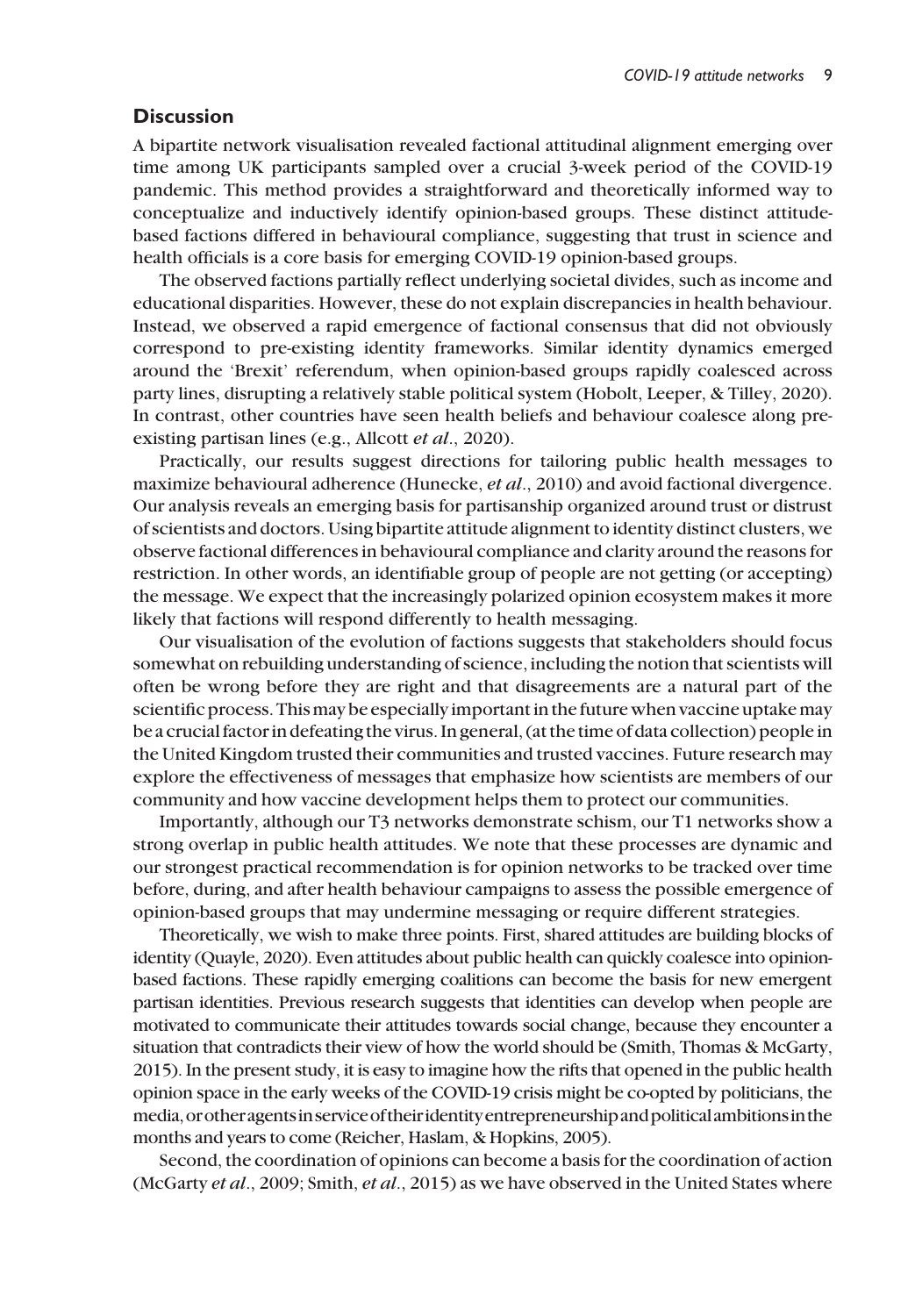#### 10 Paul J. Maher et al.

republican dissatisfaction with lockdown has been expressed in dangerous public protests. This is not to say that the same would inevitably happen in the United Kingdom; but rather that the emergent factional structures in the opinion space provide a starting point for such a social process to gather momentum.

Third, partisan polarization does not require extremism (Fiorina & Abrams, 2008), which is why we refer to polarization as attitude coordination. The factional opinion structures identified in the present analysis are not easily detected with conventional linear methods, but are evident in the bipartite network visualisation and cluster analysis. This work further demonstrated the benefits of network analysis for understanding dynamic social psychological phenomenon (see Abelson, 1967; Brandt et al., 2019; Dalege et al., 2016).

### Limitations

We have only limited evidence that the clusters we identify exist as psychological groups (Turner, 1982). Given the emergent nature of this phenomenon, it was not possible for us to measure group identification ahead of time. Rather, our research aims to track the emergence of a novel identity space (Quayle, 2020) based upon an increasing alignment of shared public health attitudes. We assert that opposing clusters of shared opinions foster a readiness to define oneself and others with respect to a group identity in the future (Bliuc *et al.*, 2007). Indeed, the bipartite attitude networks we derive easily capture the presence of pre-existing political party membership with socio-economic attitude data.

## Conclusion

Factional opinion coordination is dynamic and unpredictable yet it can have grave consequences for society. During a pandemic, when many must act collectively to protect the vulnerable few, it is important to maintain non-partisan solidarity in public health attitudes. We have presented a novel means of detecting factional attitude alignment, and the possible genesis of opposing opinion-based groups, that could inform ways to inoculate public health messages against partisan interpretations.

## Acknowledgements

This research was funded from the European Research Council (ERC) under the European Union's Horizon 2020 research and innovation programme (grant agreement No. 802421).

## Authors' contributions

Paul Maher (Conceptualization; Data curation; Formal analysis; Methodology; Writing – original draft); Padraig MacCarron (Conceptualization; Formal analysis; Validation; Visualization; Writing – review & editing); Michael Quayle (Conceptualization; Data curation; Funding acquisition; Methodology; Project administration; Resources; Supervision; Writing – review & editing).

## Conflict of interests

All authors declare no conflict of interest.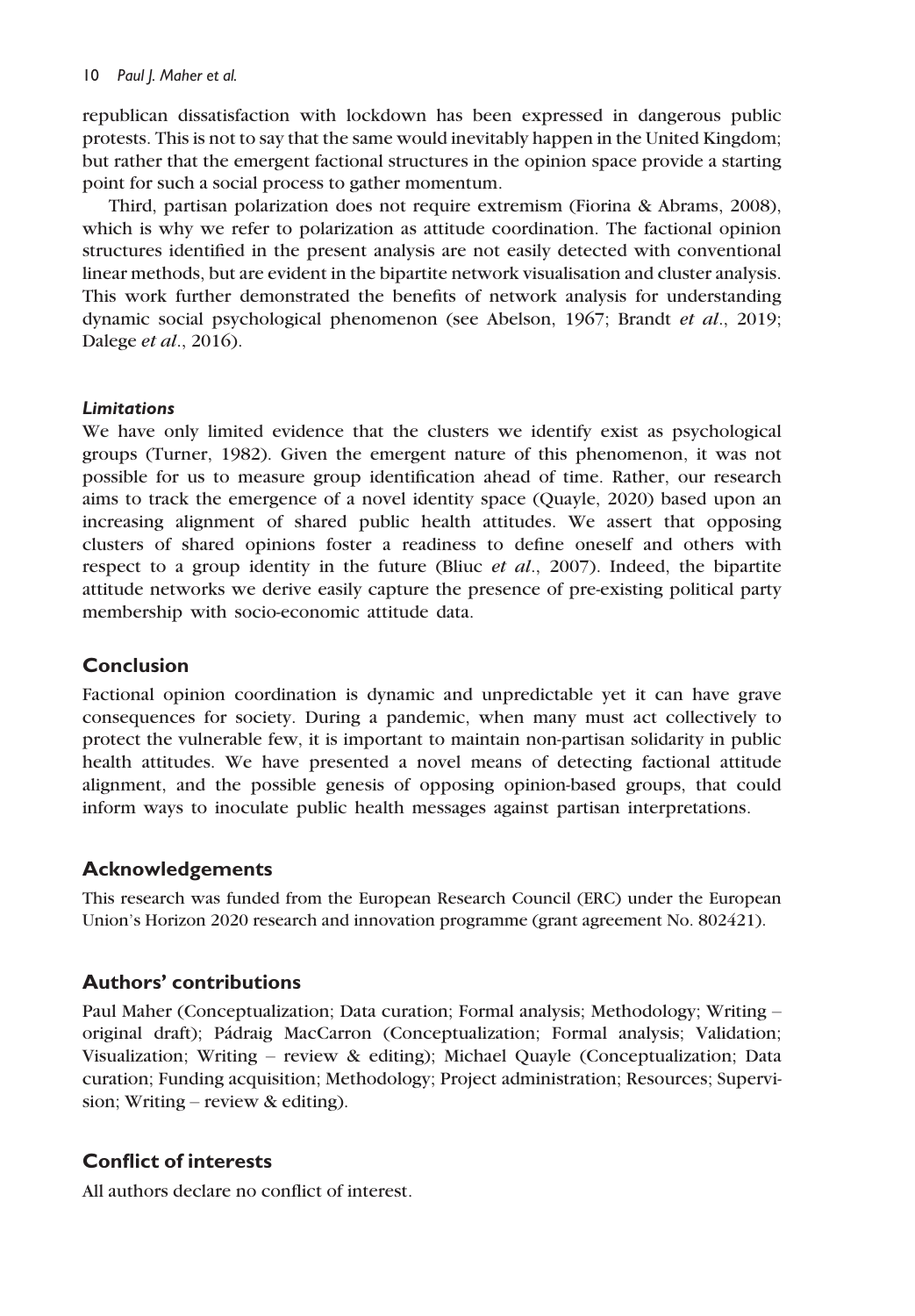### Data availability statement

The data that support the findings of this study are available on request from the corresponding author.

## **References**

- Abelson, R. P. (1967). Mathematical models in social psychology. Advances in Experimental Social  $Psychology, 3, 1–54.$
- Adler, N. E., Epel, E. S., Castellazzo, G., & Ickovics, J. R. (2000). Relationship of subjective and objective social status with psychological and physiological functioning: preliminary data in healthy white women. Health psychology : official journal of the Division of Health Psychology, American Psychological Association, 19(6), 586–592. [https://doi.org/10.1037//](https://doi.org/10.1037//0278-6133.19.6.586) [0278-6133.19.6.586](https://doi.org/10.1037//0278-6133.19.6.586)
- Allcott, H., Boxell, L., Conway, J., Gentzkow, M., Thaler, M., & Yang, D. Y. (2020). Polarization and public health: Partisan differences in social distancing during the Coronavirus pandemic. NBER Working Paper. Retrieved from http://web.stanford.edu/~[gentzkow/research/social\\_dista](http://web.stanford.edu/%7Egentzkow/research/social_distancing.pdf) [ncing.pdf](http://web.stanford.edu/%7Egentzkow/research/social_distancing.pdf)
- Berkowitz, A. D. (2004). An overview of the social norms approach. In L. Lederman & L. Stewart (Eds.), Changing the culture of college drinking (pp. 193–214). Cresskill, NJ: Hampton Press.
- Bliuc, A., McGarty, C., Reynolds, K., & Muntele, D. (2007). Opinion-based group membership as a predictor of commitment to political action. European Journal of Social Psychology, 37, 19–32. <https://doi.org/10.1002/ejsp.334>
- Bliuc, A. M., McGarty, C., Thomas, E. F., Lala, G., Berndsen, M., & Misajon, R. (2015). Public division about climate change rooted in conflicting socio-political identities. Nature Climate Change, 5, 226–229.<https://doi.org/10.1038/nclimate2507>
- Broniatowski, D. A., Jamison, A. M., Qi, S., AlKulaib, L., Chen, T., Benton, A., & Dredze, M. (2018). Weaponized health communication: Twitter bots and Russian trolls amplify the vaccine debate. American Journal of Public Health, 108(10), 1378–1384. [https://doi.org/10.2105/ajph.2018.](https://doi.org/10.2105/ajph.2018.304567) [304567](https://doi.org/10.2105/ajph.2018.304567)
- Brandt, M. J., Sibley, C. G., & Osborne, D. (2019). What is central to political belief system networks? Personality and Social Psychology Bulletin, 45, 1352–1364. [https://doi.org/10.1177/](https://doi.org/10.1177/0146167218824354) [0146167218824354](https://doi.org/10.1177/0146167218824354)
- Converse, P. E. (1964). The nature of belief systems in mass publics. In D. E. Apter (Ed.), Ideology and discontent (pp. 206–61). New York, NY: The Free Press.
- Dalege, J., Borsboom, D., van Harreveld, F., van den Berg, H., Conner, M., & van der Maas, H. L. J. (2016). Toward a formalized account of attitudes: The Causal Attitude Network (CAN) model. Psychological Review, 123, 2–22.
- Fiorina, M. P., & Abrams, S. J. (2008). Political polarization in the American public. Annual Review of Political Science, 11, 563–588.<https://doi.org/10.1146/annurev.polisci.11.053106.153836>
- Garcia, D., Galaz, V., & Daume, S. (2019). EATLancet vs yes2meat: the digital backlash to the planetary health diet. The Lancet, 394, 2153–2154. [https://doi.org/10.1016/S0140-6736\(19\)](https://doi.org/10.1016/S0140-6736(19)32526-7) [32526-7](https://doi.org/10.1016/S0140-6736(19)32526-7)
- Gollwitzer, A., Martel, C., Brady, W. J., Knowles, E., & Van Bavel, J. J. (2020). Partisan differences in physical distancing predict infections and mortality during the coronavirus pandemic. PsyArXiv. Preprint.<https://doi.org/10.31234/osf.io/t3yxa>
- Haslam, C., Jetten, J., Cruwys, T., Dingle, G., & Haslam, S. A. (2018). The new psychology of health: Unlocking the social cure. London: Routledge.
- Hobolt, S., Leeper, T. J., & Tilley, J. (2020). Divided by the vote: Affective polarization in the wake of the Brexit referendum. British Journal of Political Science (In Press).
- Hunecke, M., Haustein, S., Böhler, S., & Grischkat, S. (2010). Attitude-Based Target Groups to Reduce the Ecological Impact of Daily Mobility Behavior. Environment and Behavior, 42(1), 3– 43.<https://doi.org/10.1177/0013916508319587>